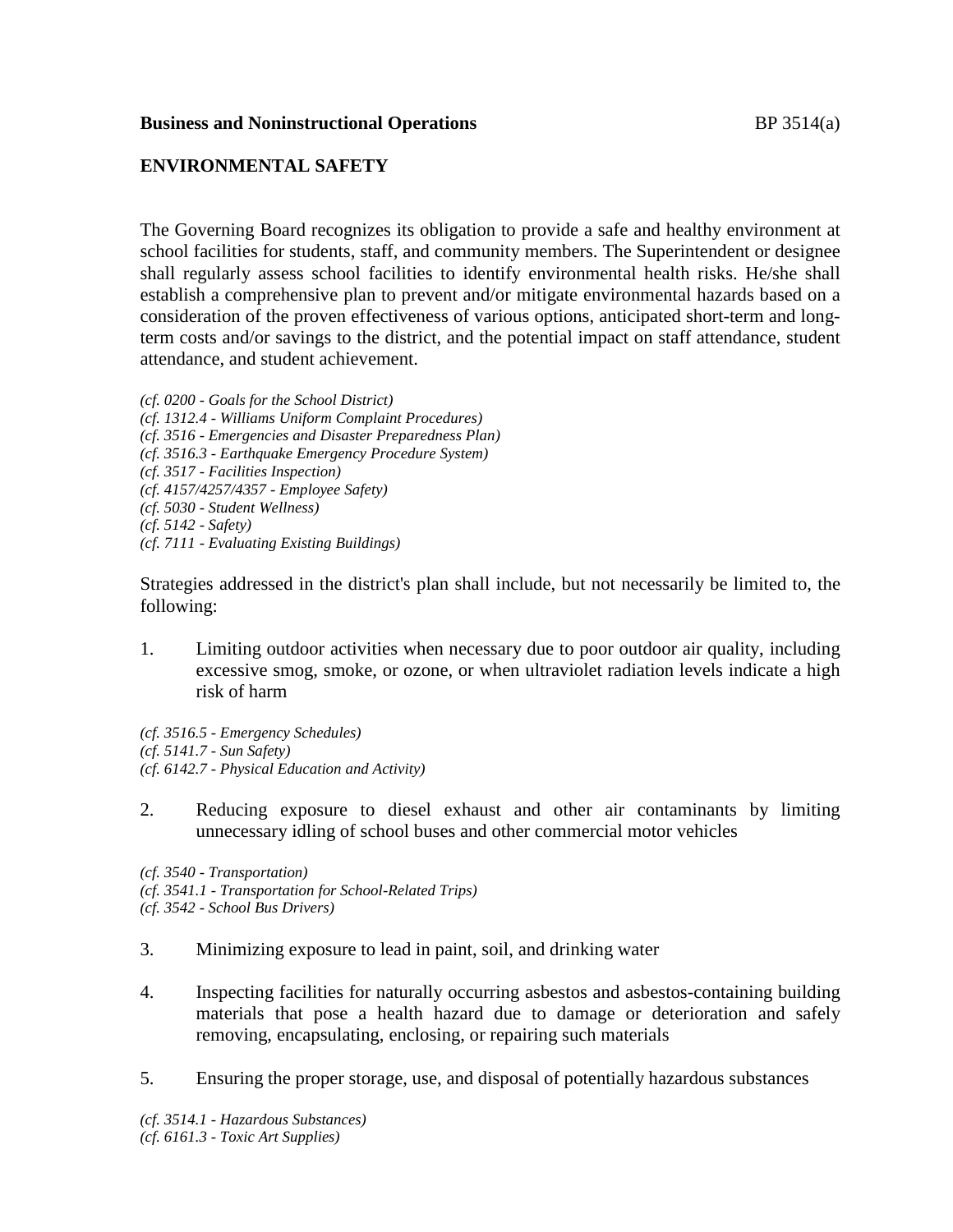6. Ensuring the use of effective least toxic pest management practices

#### *(cf. 3514.2 - Integrated Pest Management)*

7. Instituting a food safety program for the storage, preparation, delivery, and service of school meals in order to reduce the risk of foodborne illnesses

*(cf. 3550 - Food Service/Child Nutrition Program)*

In developing strategies to promote healthy school environments, the Superintendent or designee may consult and collaborate with local environmental protection agencies, health agencies, and other community organizations.

*(cf. 1020 - Youth Services)*

The Superintendent or designee shall provide the district's maintenance and facilities staff, bus drivers, food services staff, teachers, and other staff as appropriate with professional development regarding their responsibilities in implementing strategies to improve and maintain environmental safety at the schools.

*(cf. 4131 - Staff Development) (cf. 4231 - Staff Development) (cf. 4331 - Staff Development)*

The Superintendent or designee shall notify the Board, staff, parents/guardians, students, and/or governmental agencies, as appropriate, if an environmental hazard is discovered at a school site. The notification shall provide information about the district's actions to remedy the hazard and may recommend health screening of staff and students.

*(cf. 5141.6 - School Health Services)*

*Legal Reference: (see next page)*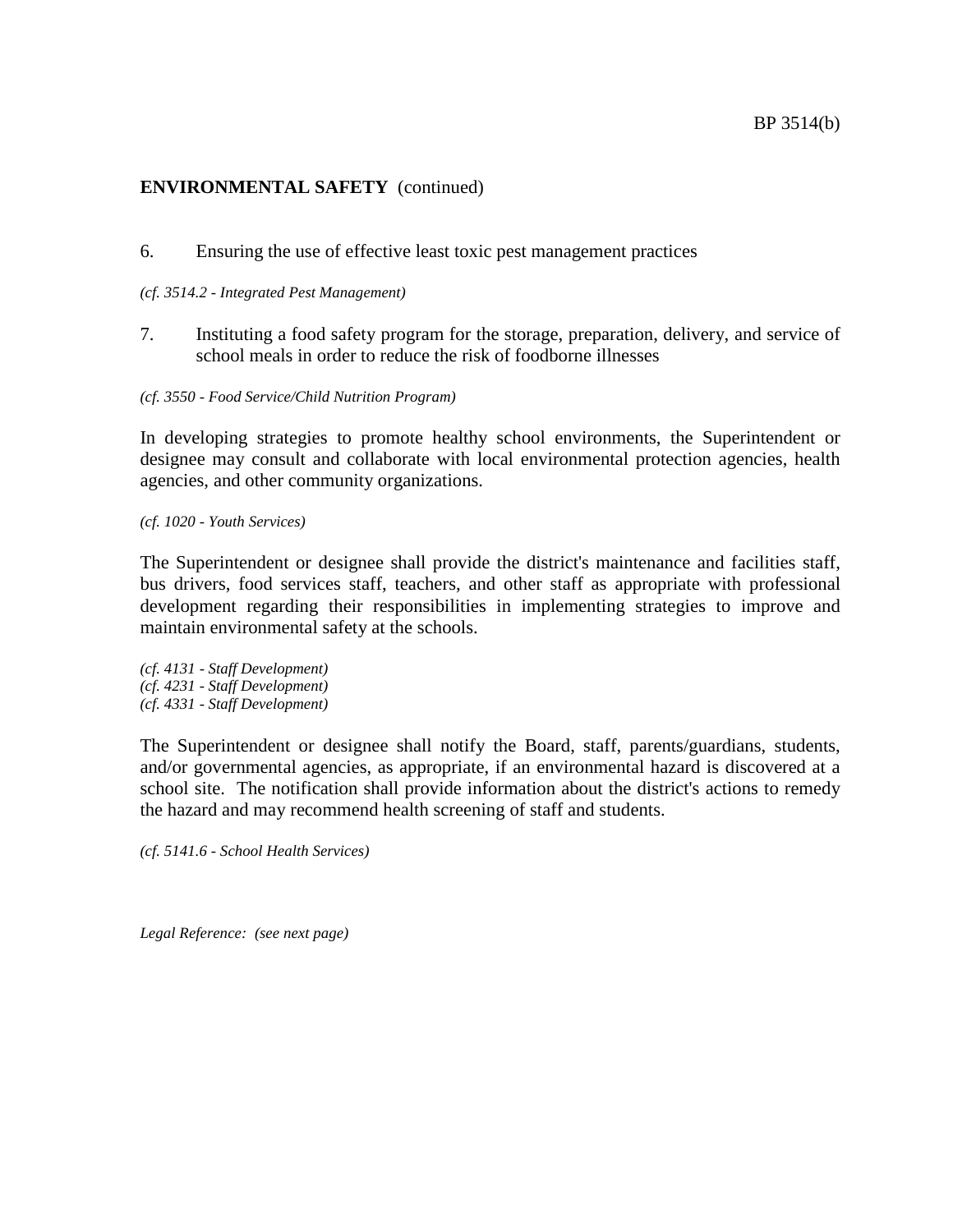*Legal Reference:*

*EDUCATION CODE 17002 Definition of "good repair" 17070.75 Facilities inspection 17582 Deferred maintenance fund 17590 Asbestos abatement fund 17608-17613 Healthy Schools Act of 2000, least toxic pest management practices 32080-32081 Carbon monoxide devices 32240-32245 Lead-Safe Schools Protection Act 48980.3 Notification of pesticides 49410-49410.7 Asbestos materials containment or removal FOOD AND AGRICULTURAL CODE 11401-12408 Pest control operations and agricultural chemicals 13180-13188 Healthy Schools Act of 2000, least toxic pest management practices GOVERNMENT CODE 3543.2 Scope of representation; right to negotiate safety conditions HEALTH AND SAFETY CODE 105400-105430 Indoor environmental quality 113700-114437 California Retail Food Code, sanitation and safety requirements CODE OF REGULATIONS, TITLE 5 14010 Standards for school site selection CODE OF REGULATIONS, TITLE 8 337-339 Hazardous substances list 340-340.2 Occupational safety and health, rights of employees 1528-1533 Construction safety orders; exposure to hazards 5139-5223 Control of hazardous substances CODE OF REGULATIONS, TITLE 13 2025 Retrofitting of diesel school buses 2480 Vehicle idling CODE OF REGULATIONS, TITLE 17 35001-36100 Lead abatement services CODE OF REGULATIONS, TITLE 22 64670-64679 Lead and copper in drinking water UNITED STATES CODE, TITLE 7 136-136y Use of pesticides UNITED STATES CODE, TITLE 15 2601-2629 Control of toxic substances 2641-2656 Asbestos Hazard Emergency Response Act UNITED STATES CODE, TITLE 42 1758 Food safety and inspections CODE OF FEDERAL REGULATIONS, TITLE 40 141.1-141.723 Drinking water standards 745.61-745.339 Lead-based paint standards 763.80-763.99 Asbestos-containing materials in schools 763.120-763.123 Asbestos worker protections*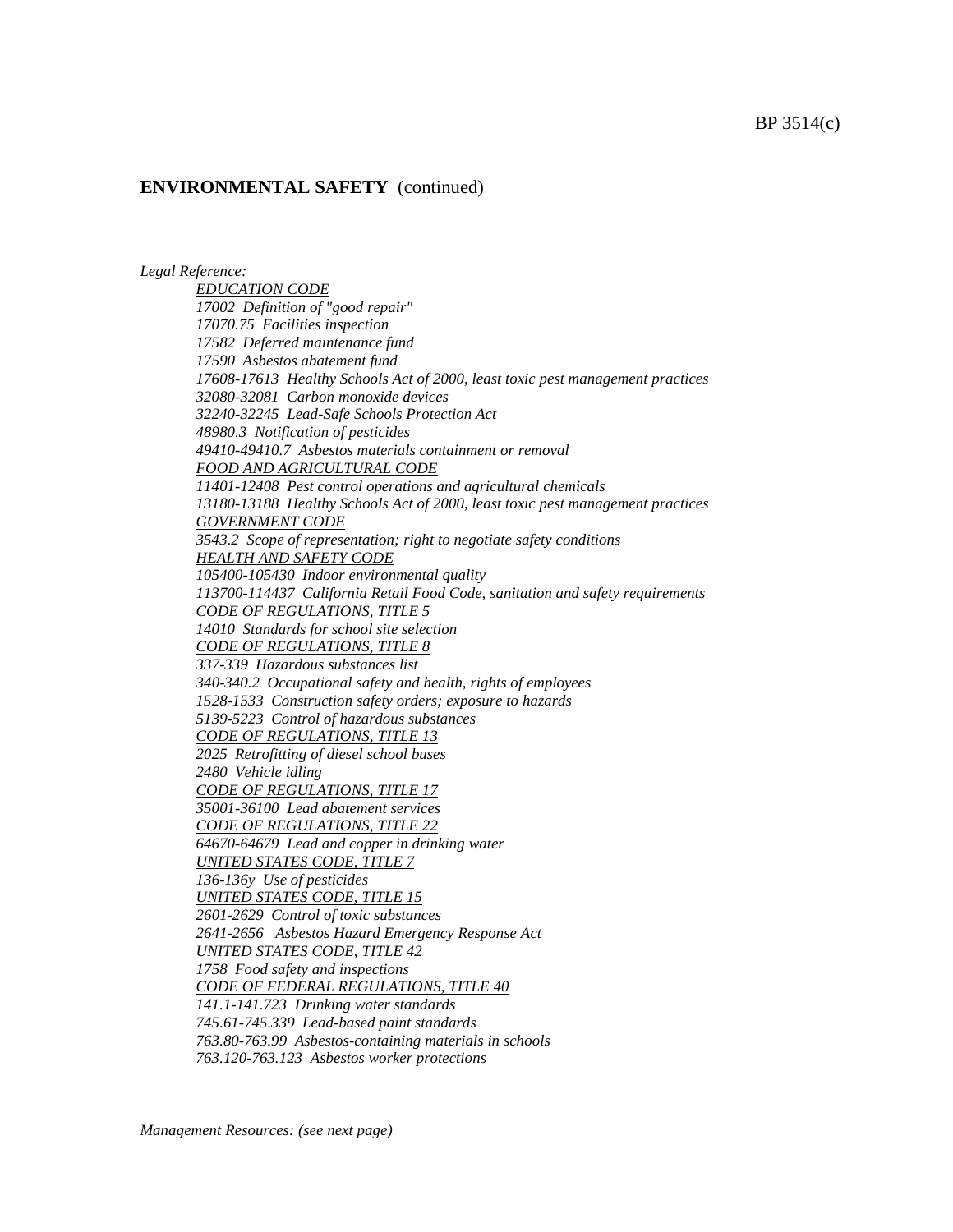*Management Resources:*

*CSBA PUBLICATIONS Indoor Air Quality: Governing Board Actions for Creating Healthy School Environments, Policy Brief, July 2008 Asthma Management in the Schools, Policy Brief, March 2008 Food Safety Requirements, Fact Sheet, October 2007 Sun Safety in Schools, Policy Brief, July 2006 CALIFORNIA DEPARTMENT OF EDUCATION PUBLICATIONS School Site Selection and Approval Guide, 2000 Indoor Air Quality, A Guide for Educators, 1995 CALIFORNIA DEPARTMENT OF HEALTH SERVICES PUBLICATIONS Report to the Legislature: Lead Hazards in California's Public Elementary Schools and Child Care Facilities, April 1998 U.S. ENVIRONMENTAL PROTECTION AGENCY PUBLICATIONS Indoor Air Quality Tools for Schools, rev. 2007 Healthy School Environments Assessment Tool, 2007 The ABCs of Asbestos in Schools, rev. August 2003 Mold Remediation in Schools and Commercial Buildings, March 2001 How to Manage Asbestos in School Buildings: AHERA Designated Person's Self-Study Guide, 1996 WEB SITES CSBA: http://www.csba.org AirNow: http://www.airnow.gov American Association of School Administrators: http://www.aasa.org California Air Resources Board: http://www.arb.ca.gov California Department of Education, Health and Safety: http://www.cde.ca.gov/ls/fa/hs California Department of Pesticide Regulation: http://www.cdpr.ca.gov California Department of Public Health: http://www.cdph.ca.gov California Indoor Air Quality Program: http://www.cal-iaq.org Centers for Disease Control and Prevention: http://www.cdc.gov Consumer Product Safety Commission: http://www.cpsc.gov National Center for Environmental Health: http://www.cdc.gov/nceh Occupational Safety and Health Administration: http://www.osha.gov*

*U.S. Environmental Protection Agency: http://www.epa.gov*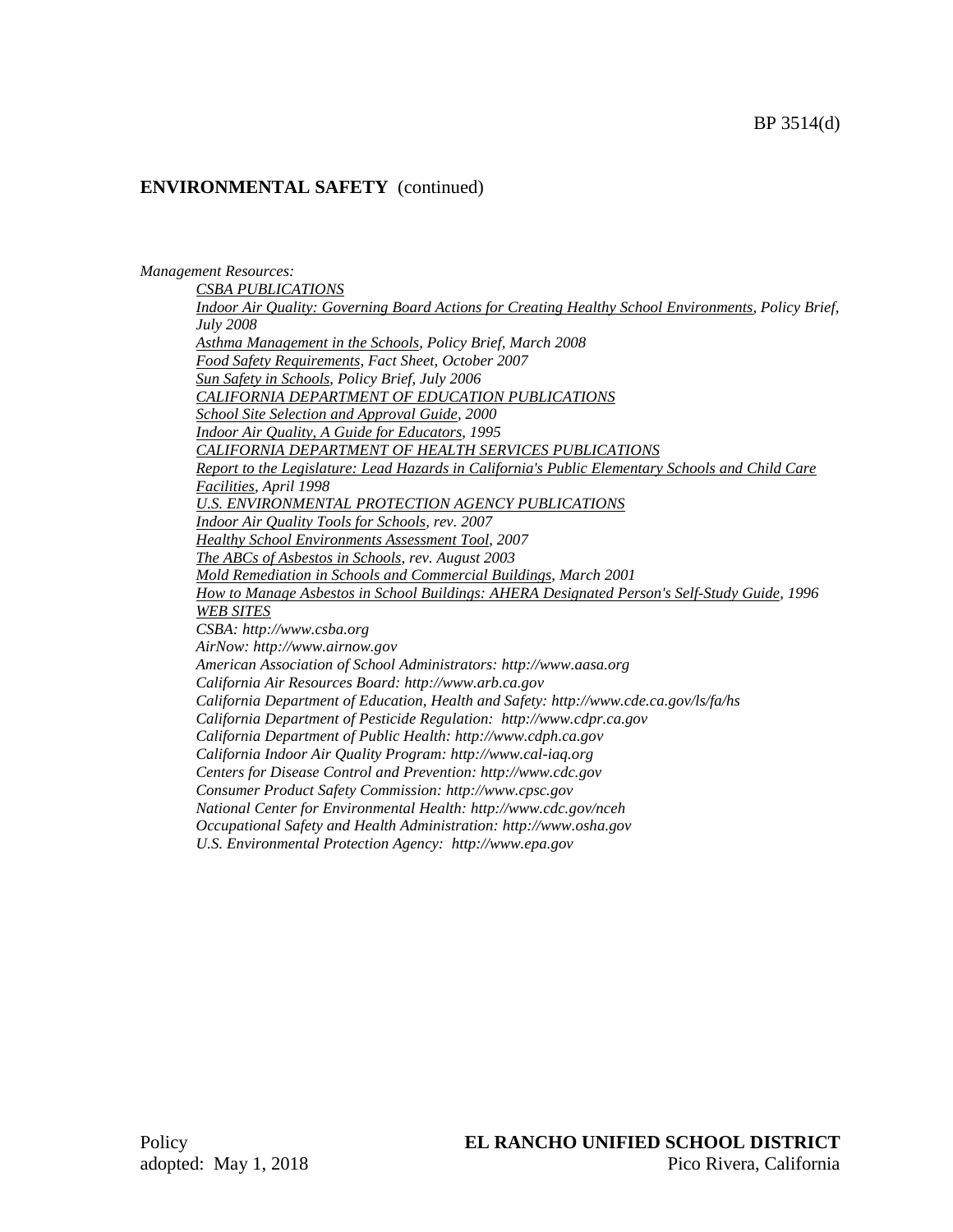## **Business and Noninstructional Operations AR** 3514(a)

## **ENVIRONMENTAL SAFETY**

The Superintendent may designate and train one or more employees to oversee and coordinate the district's environmental safety program(s). The responsibilities of the coordinator(s) shall include, but are not limited to, overseeing assessments of district facilities, recommending strategies for the prevention and mitigation of environmental health risks, ensuring effective implementation of environmental safety strategies, and reporting to the Superintendent regarding the district's progress in addressing environmental safety concerns.

*(cf. 3510 - Green School Operations) (cf. 3511 - Energy and Water Management) (cf. 3517 - Facilities Inspection) (cf. 4157/4257/4357 - Employee Safety) (cf. 5030 - Student Wellness) (cf. 5142 - Safety) (cf. 7111 - Evaluating Existing Buildings) (cf. 7150 - Site Selection and Development)*

## **Indoor Air Quality**

In order to provide proper ventilation, humidity, and temperature in school facilities and to reduce indoor air contaminants, the Superintendent or designee shall ensure that the following strategies are implemented:

- 1. Staff shall ensure that airflow is not obstructed by the blocking of ventilators with posters, furniture, books, or other obstacles.
- 2. School facilities shall be regularly inspected for water damage, spills, leaks in plumbing and roofs, poor drainage, and improper ventilation so as to preclude the buildup of mold and mildew. Wet building materials and furnishings shall be dried within 48 hours if possible to prevent mold growth. When evidence of mold or mildew is found, maintenance staff shall locate and repair the source of water intrusion and remove or clean moldy materials.
- 3. Least toxic pest management practices shall be used to control and manage pests at school sites.

### *(cf. 3514.2 - Integrated Pest Management)*

4. In any new school construction, and in all existing schools when feasible, the Superintendent or designee shall install a carbon monoxide detector in each school building that contains a fossil fuel burning furnace. The device shall be placed in close proximity to the furnace in order to accurately detect any leakage of carbon monoxide.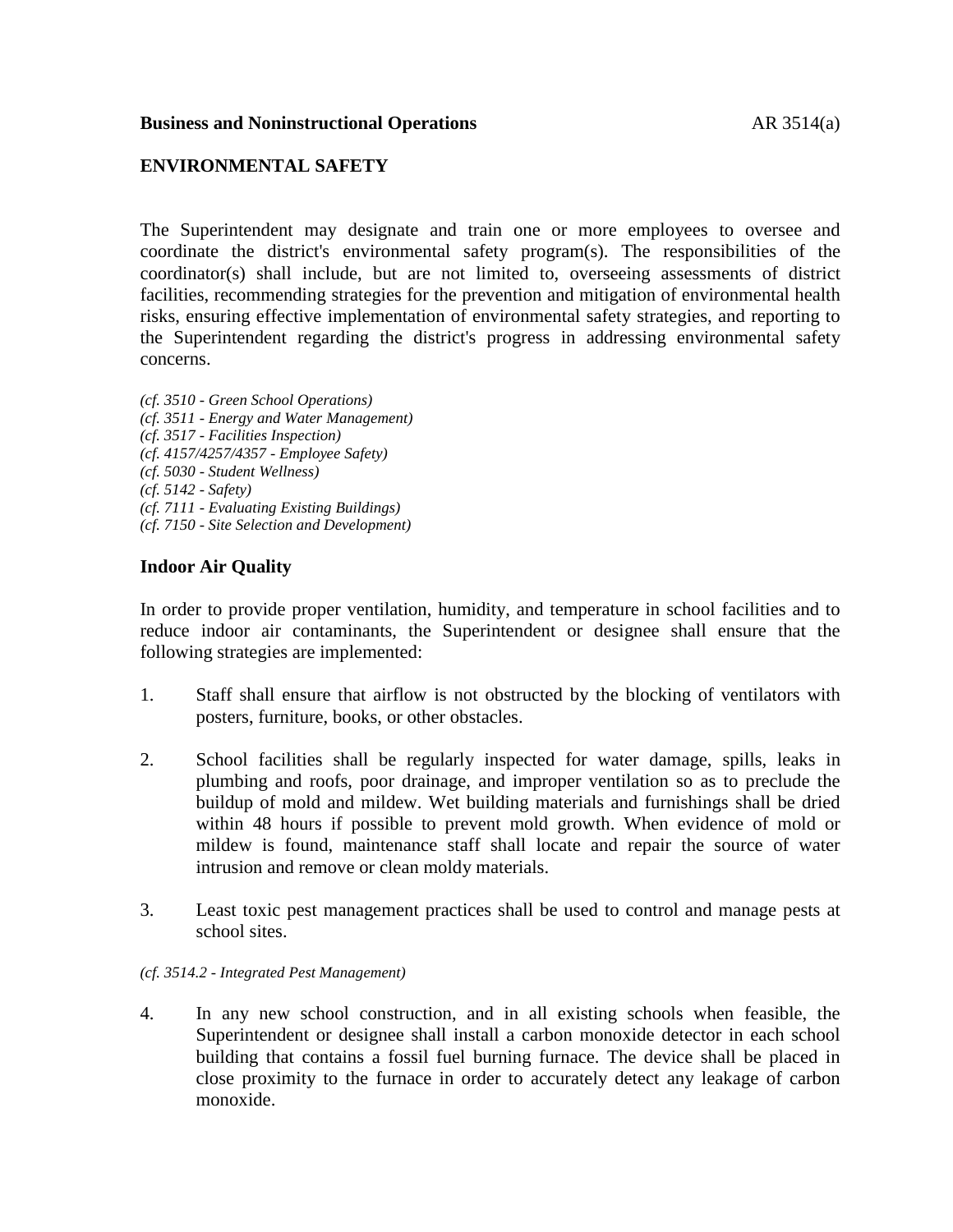5. Schedules and practices for routine housekeeping and maintenance shall be designed to effectively reduce levels of dust, dirt, and debris. Plain water, soap and water, or low-emission cleaning products shall be used whenever possible. Aerosols, including air fresheners and other products containing ozone, shall be avoided to the extent possible.

#### *(cf. 5141.23 - Asthma Management)*

- 6. Painting of school facilities and maintenance or repair duties that require the use of potentially harmful substances shall be limited to those times when school is not in session. Following any such activity, the facility shall be properly ventilated with adequate time allowed prior to reopening for use by any person.
- 7. Paints, adhesives, and solvents shall be used and stored in well-ventilated areas. These items shall be purchased in small quantities to avoid storage exposure.

*(cf. 3514.1 - Hazardous Substances) (cf. 6161.3 - Toxic Art Supplies)*

- 8. To the extent possible, printing and duplicating equipment that may generate indoor air pollutants, such as methyl alcohol or ammonia, shall be placed in locations that are well ventilated and not frequented by students and staff.
- 9. The district's tobacco-free schools policy shall be consistently enforced in order to reduce the health risks caused by second-hand smoke.
- *(cf. 3513.3 - Tobacco-Free Schools)*
- 10. Staff and students shall be asked to refrain from bringing common irritants such as furred or feathered animals, stuffed toys that may collect dust mites, scented candles, incense, or air fresheners and from using perfume or cologne, scented lotion or hair spray, nail polish or nail polish remover, or other personal care products that are not fragrance-free in classrooms or other enclosed areas or buildings.

*(cf. 6163.2 - Animals at School)*

### **Outdoor Air Quality**

The Superintendent or designee may monitor local health advisories and outdoor air quality alerts, including forecasts of ozone levels, particle pollution, and/or ultraviolet radiation levels.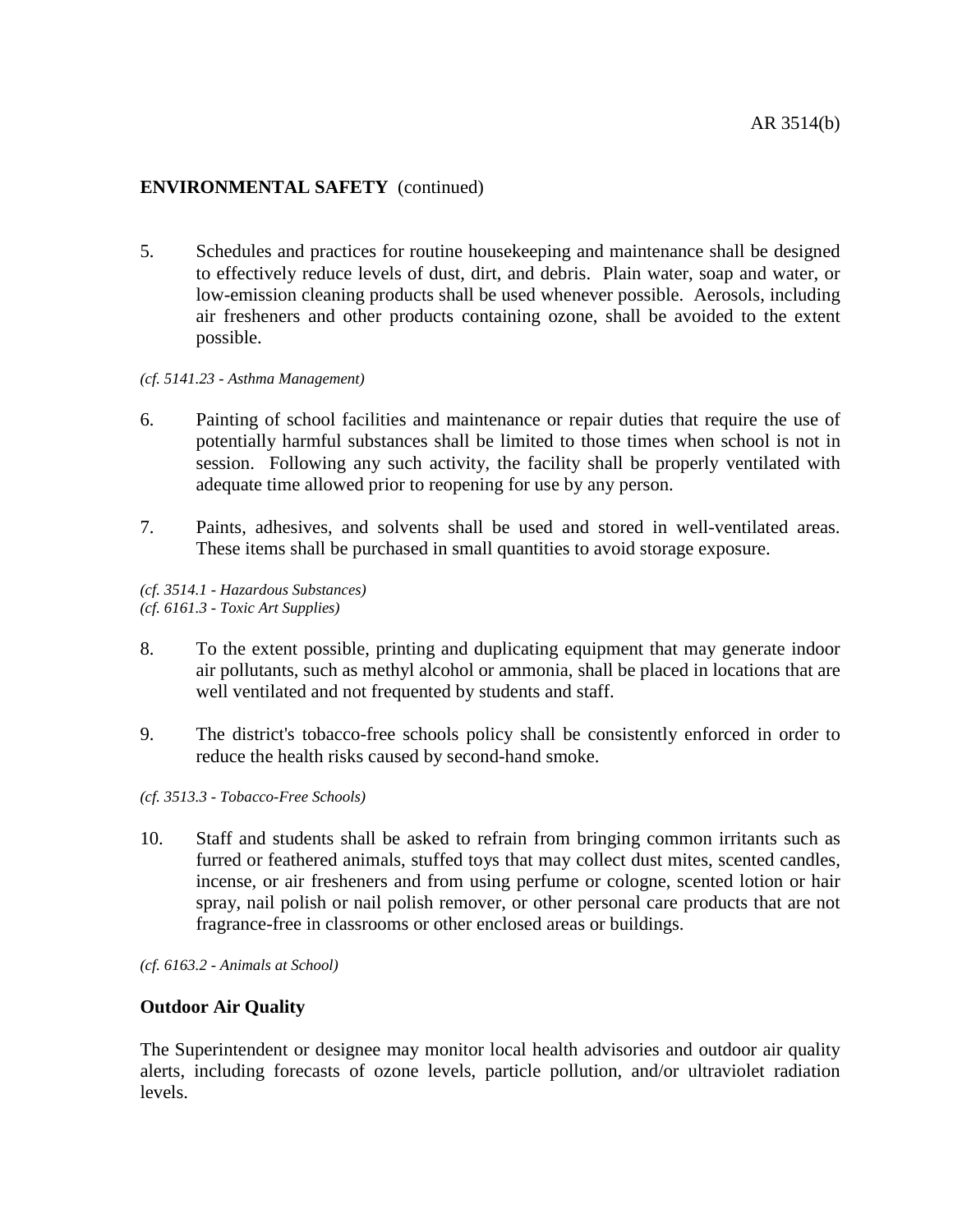Whenever these measures indicate a significant health risk, the Superintendent or designee shall communicate with each principal so that outdoor activities, especially those requiring prolonged or heavy exertion, may be avoided, limited in duration, or modified as necessary for all persons or for persons who may be particularly susceptible to the health risk involved.

*(cf. 5141.7 - Sun Safety) (cf. 6142.7 - Physical Education and Activity) (cf. 6145 - Extracurricular and Cocurricular Activities) (cf. 6145.2 - Athletic Competition)*

## **Vehicle Emissions**

In order to reduce public exposure to toxic air contaminants, school bus drivers and other drivers of commercial motor vehicles shall limit unnecessary idling of vehicles at or near schools in accordance with 13 CCR 2480.

*(cf. 3540 - Transportation) (cf. 3541.1 - Transportation for School-Related Trips) (cf. 3542 - School Bus Drivers)*

Any diesel-fueled school bus with a gross vehicle weight rating over 14,000 pounds manufactured on or after April 1, 1977 shall be equipped with a particulate filter designed to reduce particulate matter emissions, oxides of nitrogen emissions, and other pollutants. (13 CCR 2025)

### **Drinking Water**

Drinking fountains in district schools shall be regularly cleaned and maintained to avoid the presence of dirt, mold, or other impurities or health concerns.

### **Asbestos Management**

The Superintendent may designate an employee who shall ensure that the district's responsibilities related to asbestos inspection and abatement are implemented in accordance with federal and state regulations. This employee shall receive adequate training to perform these duties, including, as necessary, training on the health effects of asbestos; detection, identification, and assessment of asbestos-containing materials; options for controlling asbestos-containing building materials; and relevant federal and state regulations. (40 CFR 763.84)

*(cf. 4231 - Staff Development) (cf. 4331 - Staff Development)*

The designated employee shall ensure that the district complies with the following requirements: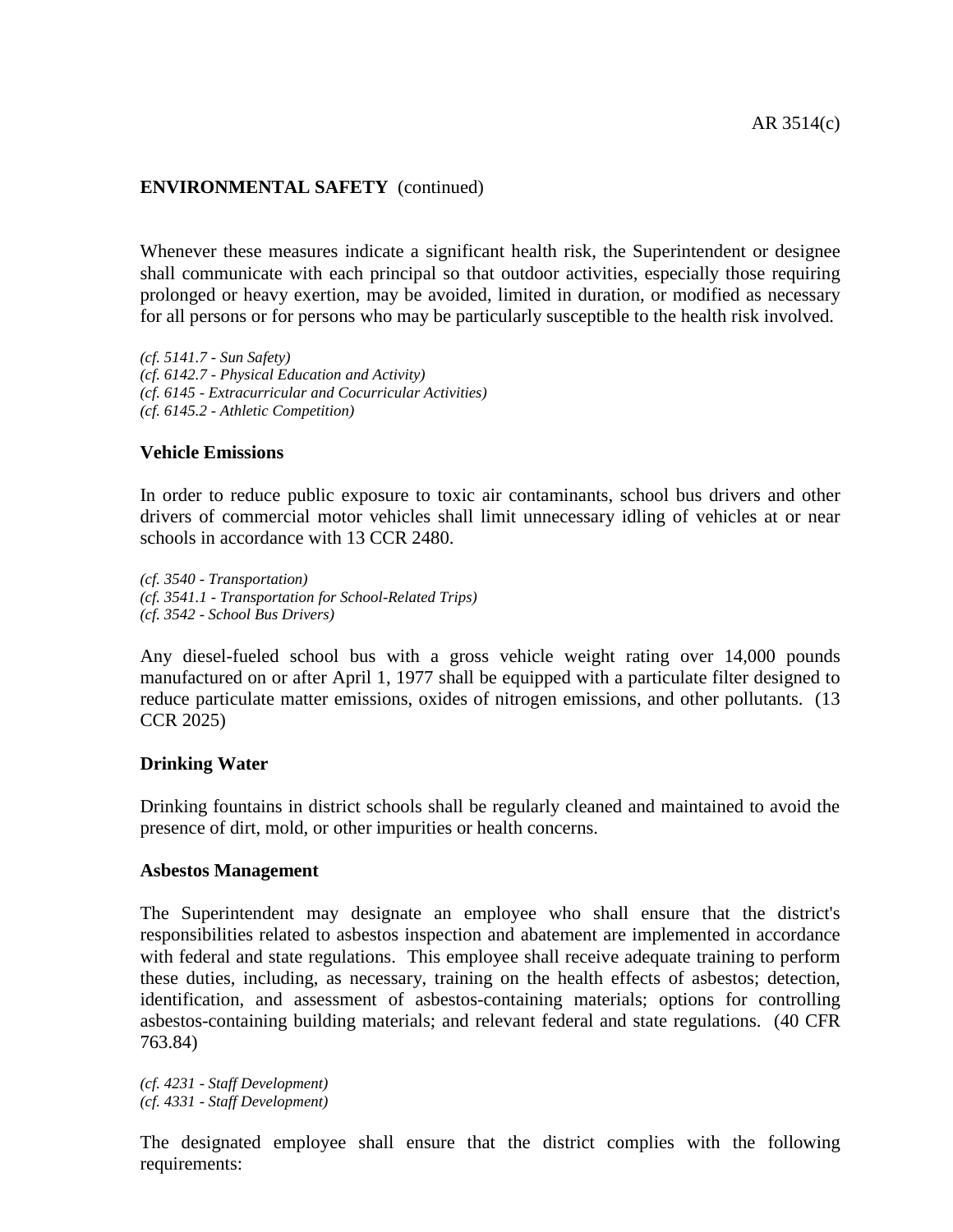- 1. School facilities shall be inspected for asbestos-containing materials as necessary in accordance with the following:
	- a. Any school building that is leased or acquired by the district shall be inspected for asbestos-containing materials prior to its use as a school building, unless exempted by federal regulations. (40 CFR 763.85, 763.99)
	- b. At least once every six months, the district shall conduct a periodic surveillance consisting of a visual inspection of each school building that contains or is assumed to contain asbestos-containing building materials. (40 CFR 763.92)
	- c. At least once every three years, the district shall conduct a re-inspection of all known or assumed asbestos-containing building materials in each school building. (40 CFR 763.85)
- 2. Based on the results of the inspection, an appropriate response which is sufficient to protect human health and the environment shall be determined from among the options specified in 40 CFR 763.90. The district may select the least burdensome response, taking into consideration local circumstances, including occupancy and use patterns within the school building and economic concerns such as short-term and long-term costs. (40 CFR 763.90)
- 3. An asbestos management plan for each school site shall be maintained and regularly updated to keep it current with ongoing operations and maintenance, periodic surveillance, inspection, re-inspection, and response action activities. (15 USC 2643; 40 CFR 763.93)

The asbestos management plan shall be available for inspection in district and school offices during normal business hours. Parent/guardian, teacher, and employee organizations shall be annually informed of the availability of these plans. (40 CFR 763.84)

#### *(cf. 4112.9/4212.9/4312.9 - Employee Notifications) (cf. 5145.6 - Parental Notifications)*

4. Staff, students, and parents/guardians shall be informed at least once each school year about any inspections, response actions, and post-response actions, including periodic re-inspection and surveillance activities, that are planned or in progress. (40 CFR 763.84)